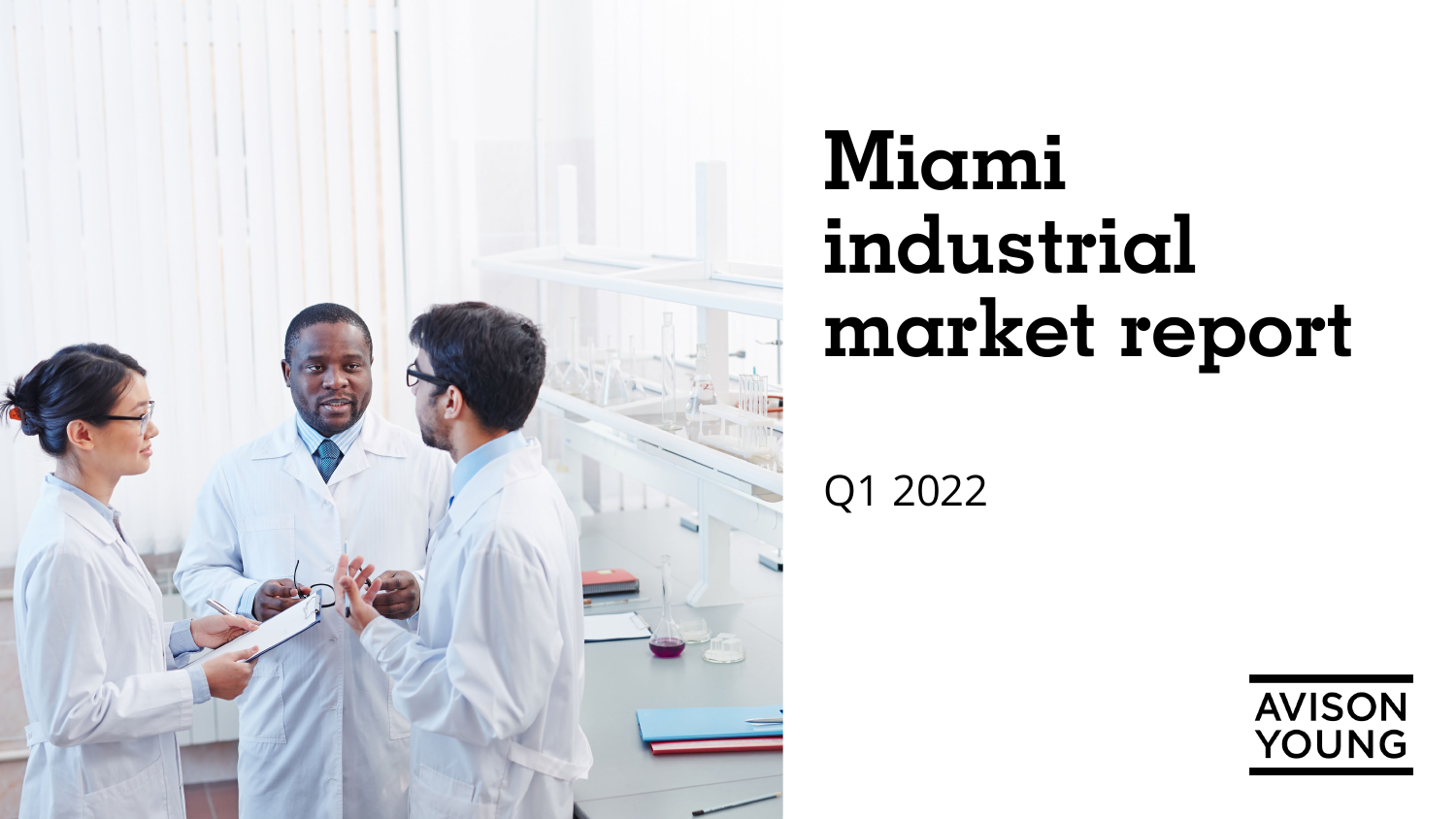### **Industrial market trends**

## **Demand continues to flourish with heavy pre-leasing activity**

Demand for logistics space in Miami remains on fire with no sign of slowing down any time soon. Leasing activity reached the highest quarterly volume on record with 4.9 million square feet (msf) leased—up 7.3% from the first quarter of 2021. Pre-leasing activity has also been strong as industrial tenants seek out new product to accommodate their growing space requirements. The top five largest industrial developments currently under construction are already 100% leased with recent leases such as FreezPak (312,102 square feet) at Bridge Point Cold Logistics and World Electric (266,760 square feet) at Hialeah Gardens Center.



Industrial asking rates continue to increase at a breakneck pace in Miami. The industrial asking rate, excluding flex space, rose by an astronomical 31% year-over-year to \$12.15 NNN. Landlords continue to push rates to new heights with some developments coming out of the ground asking above \$13.00 NNN. The Airport West submarket currently commands the highest industrial rents of \$13.54 NNN up 33.4% year-over-year. Amid increasing land constraints, rising construction costs, and an ever-growing population, asking rates are expected to continue increasing over the coming quarters.

## **Development pipeline grows to meet demand**

After a brief pause in construction starts during the pandemic, development is back in full swing to meet Miami's industrial demand. At the close of the first quarter, 6.4 msf of industrial space remained under construction, with the largest concentrations in the Northwest Dade and Medley submarkets. With 1.5 msf already delivered, 2022 is set to be a record year for industrial deliveries in Miami.

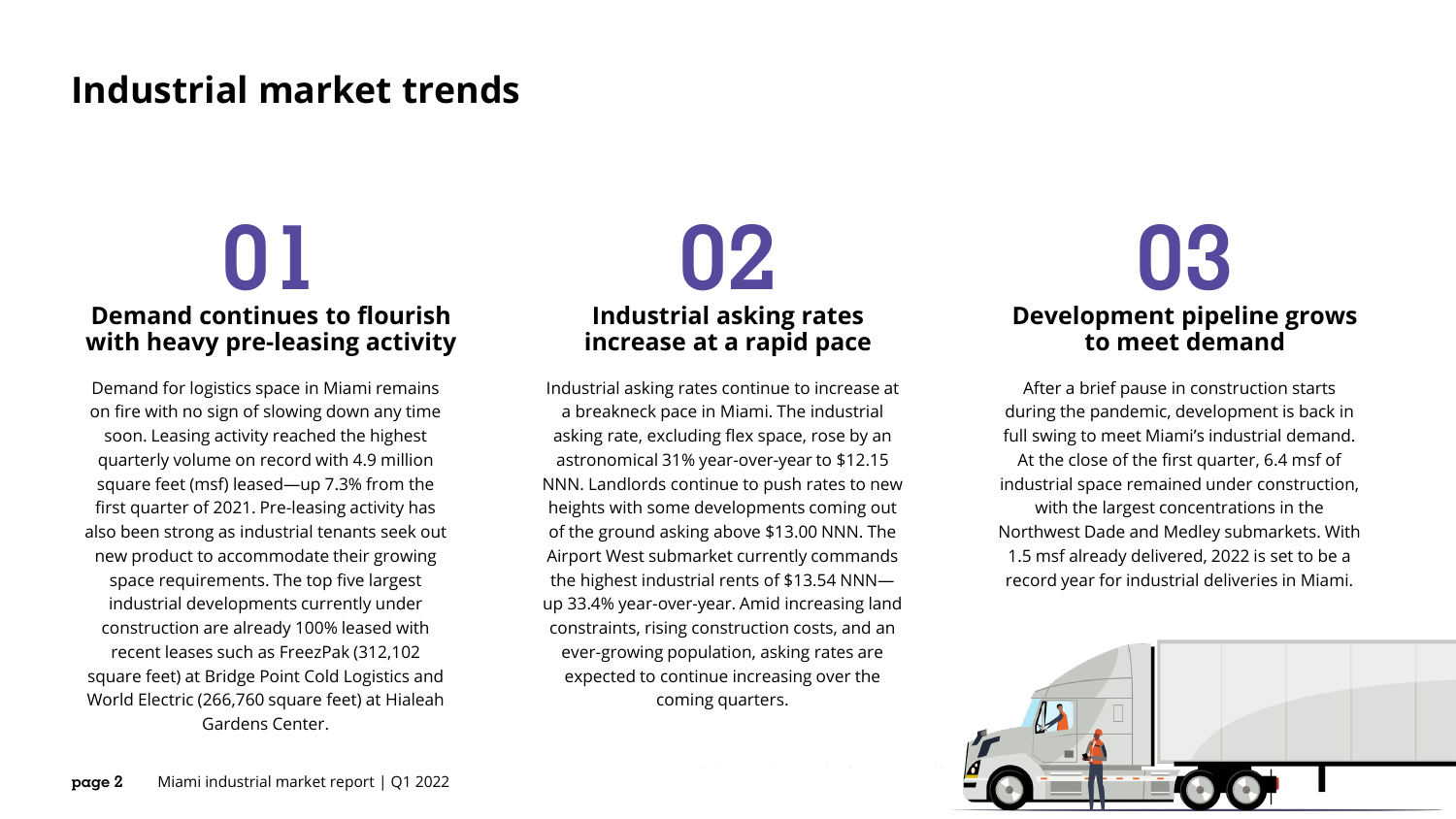## **Industrial market indicators**



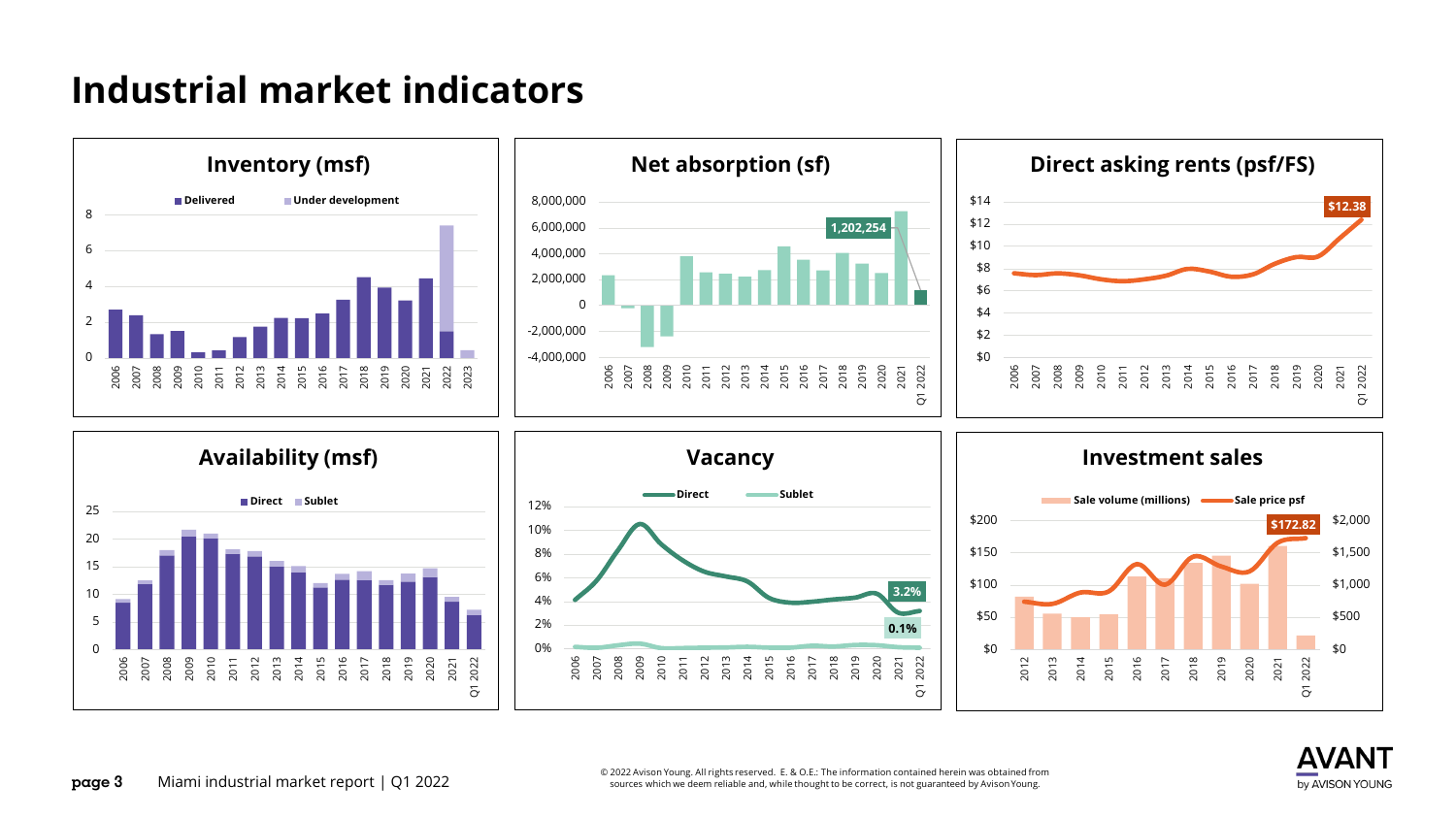## **Industrial market activity**

#### **Recent leasing activity**

| Tenant name    | Address                                                                    | Sign date         | <b>Size</b> | Transaction type     | Lease type    | Submarket      |  |
|----------------|----------------------------------------------------------------------------|-------------------|-------------|----------------------|---------------|----------------|--|
| FedEx          | 10300 Northwest 121st Way                                                  | March 2022        | 501,224     | Direct<br><b>New</b> |               | Medley         |  |
| FreezPak       | Northwest 102 <sup>nd</sup> Avenue & Northwest<br>162 <sup>nd</sup> Street | March 2022        | 312,103     | <b>New</b>           | <b>Direct</b> | Northwest Dade |  |
| World Electric | 10701 Northwest 142 <sup>nd</sup> Street                                   | <b>March 2022</b> | 266,760     | New                  | Direct        | Medley         |  |
| Target         | 10850 West 36th Avenue                                                     | Feb. 2022         | 225,800     | <b>New</b>           | <b>Direct</b> | Northwest Dade |  |
| <b>PODS</b>    | 4281 West 108th Street                                                     | Jan. 2022         | 200,907     | New                  | Direct        | Northwest Dade |  |

#### **Recent sales activity**

| <b>Buyer</b>                 | <b>Address</b>                           | Sale date  | <b>Building size</b> | Sale price   | Sale price per sf | Seller                        |  |
|------------------------------|------------------------------------------|------------|----------------------|--------------|-------------------|-------------------------------|--|
| Terreno Realty Corporation   | 4281 & 4341 West 108th Street            | Feb. 2022  | 406,014              | \$73,200,000 | \$180             | Florida East Coast Industries |  |
| <b>CBRE Capital Partners</b> | 13320 Southwest 132 <sup>nd</sup> Avenue | Jan. 2022  | 83,842               | \$34,690,000 | \$414             | Ryan Companies                |  |
| Panattoni Development        | 501 Northeast 181st Street               | March 2022 | 75,911               | \$21,750,000 | \$287             | Capitol Peak Partners         |  |
| Dan Arey                     | 7101 North Miami Avenue                  | March 2022 | 48,607               | \$14,925,000 | \$307             | Alan Matthews                 |  |

#### **Significant construction activity**

| Property                            | <b>Address</b>                                                | Delivery date | Building size | % Pre-leased | Developer                  | Submarket      |
|-------------------------------------|---------------------------------------------------------------|---------------|---------------|--------------|----------------------------|----------------|
| Amazon Homestead Sortation Facility | 13200 Southwest 272 <sup>nd</sup> Street                      | April 2022    | 1,012,289     | 100%         | Amazon/Foundry             | South Dade     |
| Bridge Point Cold Logistics         | Northwest 102 <sup>nd</sup> Avenue & 162 <sup>nd</sup> Street | June 2022     | 312,102       | 100%         | <b>Bridge Development</b>  | Northwest Dade |
| Hialeah Gardens Center              | 10701 Northwest 142 <sup>nd</sup> Street                      | April 2022    | 266,760       | 100%         | Easton Group/LBA<br>Realty | Medley         |
| FirstPark Miami - Building 2        | 8801 Northwest 87 <sup>th</sup> Avenue                        | June 2022     | 258,925       | 100%         | First Industrial           | Medley         |

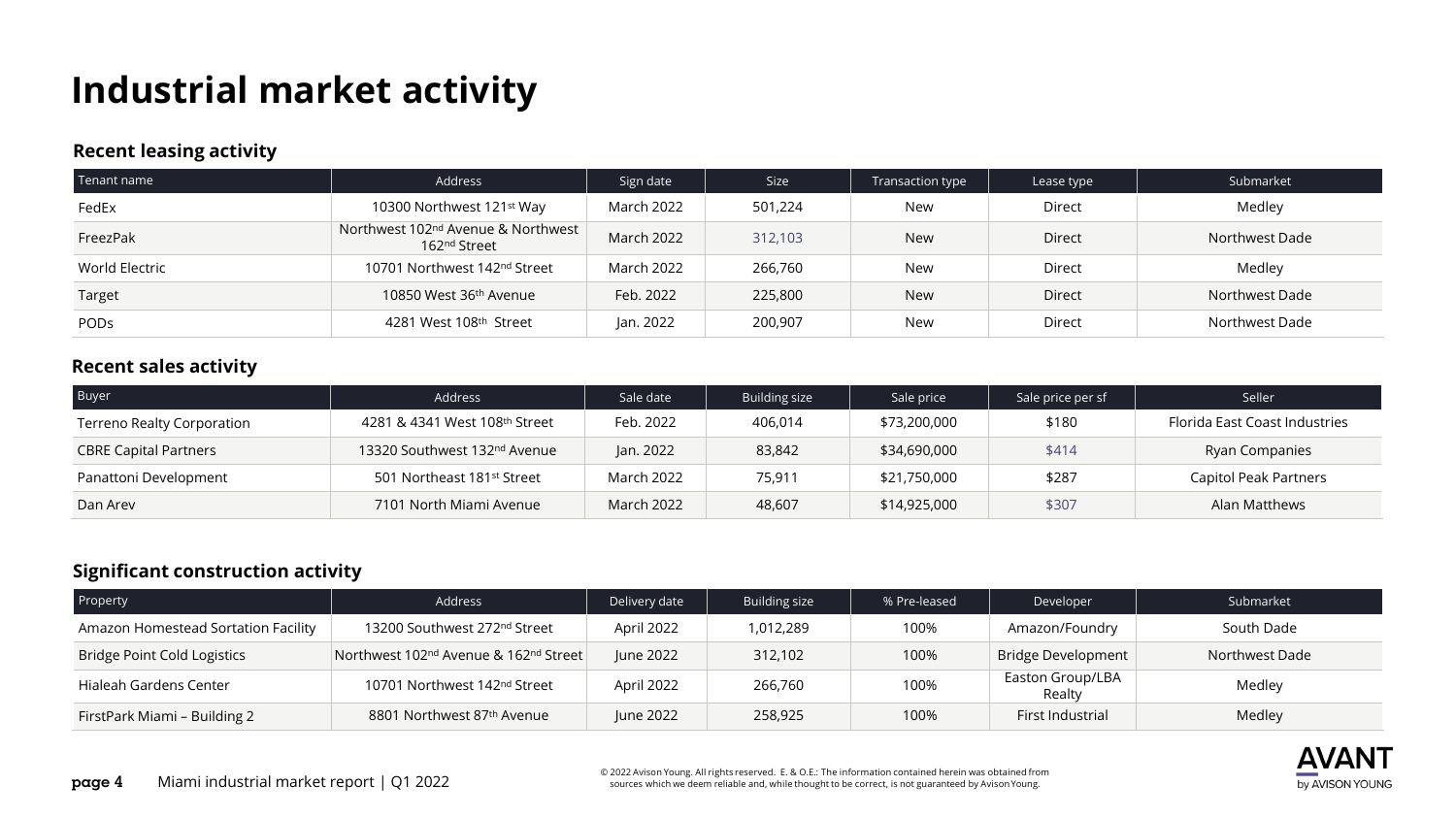### **Industrial market stats by submarket**

|                       |                | Vacancy        |      |             | <b>Net Absorption</b> | <b>SF Under</b> | <b>Average Asking Rent</b> |              |         |                          |
|-----------------------|----------------|----------------|------|-------------|-----------------------|-----------------|----------------------------|--------------|---------|--------------------------|
| <b>By Submarket</b>   | Inventory (sf) | <b>Total %</b> | W/D  | <b>Flex</b> | <b>1Q22</b>           | <b>YTD</b>      | <b>Construction</b>        | <b>Total</b> | W/D     | <b>Flex</b>              |
| <b>Airport West</b>   | 60,961,017     | 2.7%           | 2.9% | 1.3%        | 484,275               | 484,275         | 1,139,276                  | \$13.89      | \$13.54 | \$19.62                  |
| <b>Central Dade</b>   | 12,772,626     | 2.7%           | 2.4% | 6.3%        | 60,030                | 60,030          | $\sim$                     | \$13.58      | \$13.39 | \$22.88                  |
| Hialeah               | 17,261,398     | 2.8%           | 2.8% | 0.0%        | $-13,409$             | $-13,409$       | 128,844                    | \$9.80       | \$9.80  | $\overline{\phantom{a}}$ |
| Kendall               | 8,028,927      | 1.6%           | 2.1% | 0.2%        | 12,257                | 12,257          | 117,092                    | \$11.36      | \$11.11 | \$15.19                  |
| Medley                | 33,765,775     | 4.2%           | 4.4% | 0.8%        | 348,923               | 348,923         | 1,967,286                  | \$11.26      | \$11.23 | \$16.09                  |
| Northeast Dade        | 29,380,298     | 1.4%           | 1.2% | 4.9%        | 159,860               | 159,860         | 265,788                    | \$10.54      | \$10.51 | \$11.25                  |
| <b>Northwest Dade</b> | 24,944,855     | 7.3%           | 7.8% | 0.8%        | $-51,844$             | $-51,844$       | 1,607,004                  | \$11.61      | \$11.46 | \$16.62                  |
| South Dade            | 4,919,590      | 3.3%           | 3.9% | 0.8%        | 202,162               | 202,162         | 1,135,458                  | \$8.25       | \$8.19  | \$19.00                  |
| <b>Market Total</b>   | 192,034,486    | 3.3%           | 3.5% | 1.8%        | 1,202,254             | 1,202,254       | 6,360,748                  | \$12.38      | \$12.15 | \$18.41                  |

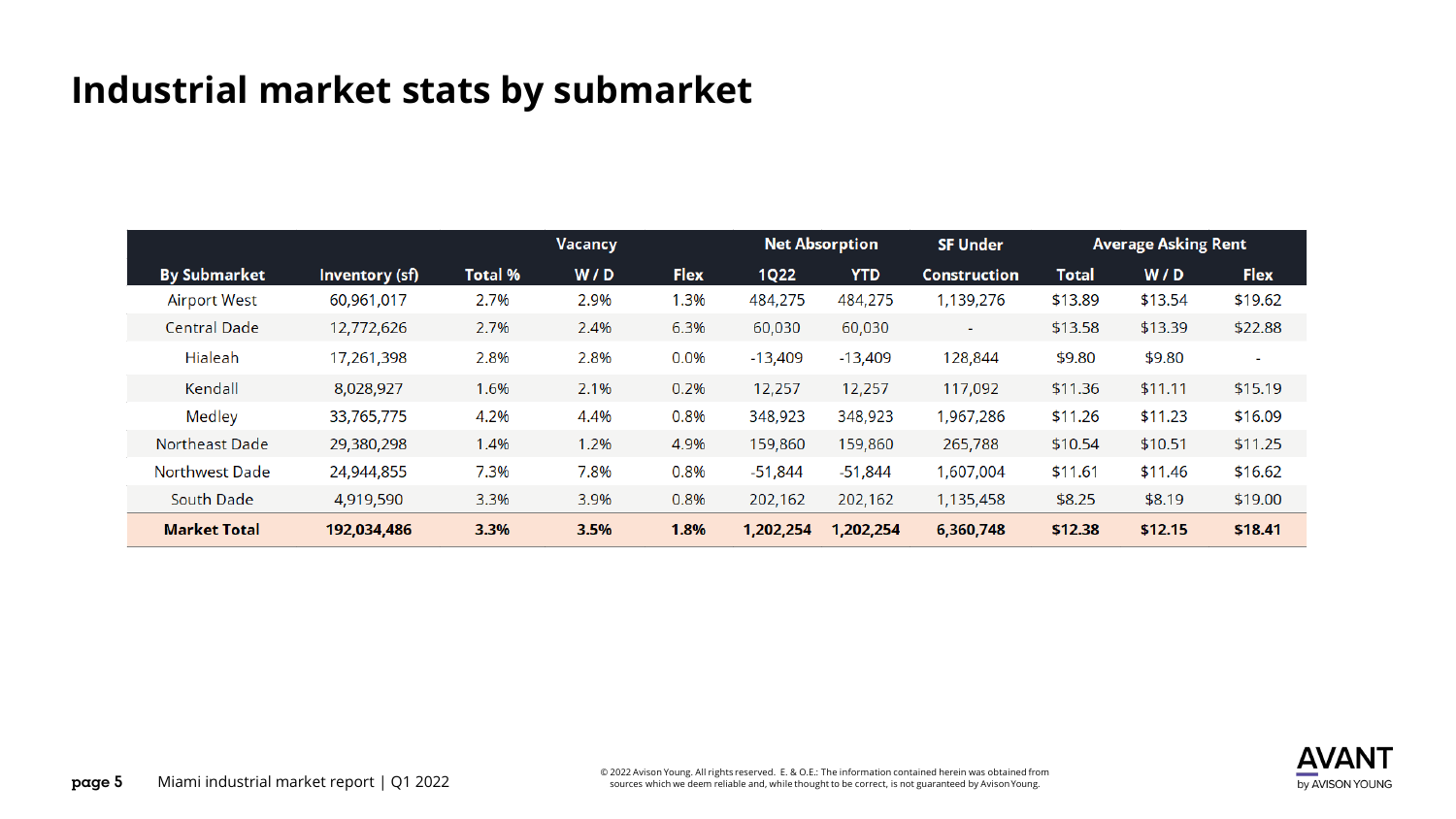## **Industrial market stats by product type**

| <b>By Product Type</b>   | Inventory (sf) | <b>Vacancy</b> | 1Q Absorption | <b>YTD Absorption</b> | <b>SF Under Construction</b> | Available Sublease |
|--------------------------|----------------|----------------|---------------|-----------------------|------------------------------|--------------------|
| Warehouse / Distribution | 175,002,110    | 3.5%           | 983,295       | 983,295               | 6,360,748                    | 649,280            |
| Flex                     | 7,032,376      | 1.8%           | 218,959       | 218,959               |                              | 259,805            |
| <b>Market Total</b>      | 192,034,486    | 3.3%           | 1,202,254     | 1,202,254             | 6,360,748                    | 909,085            |